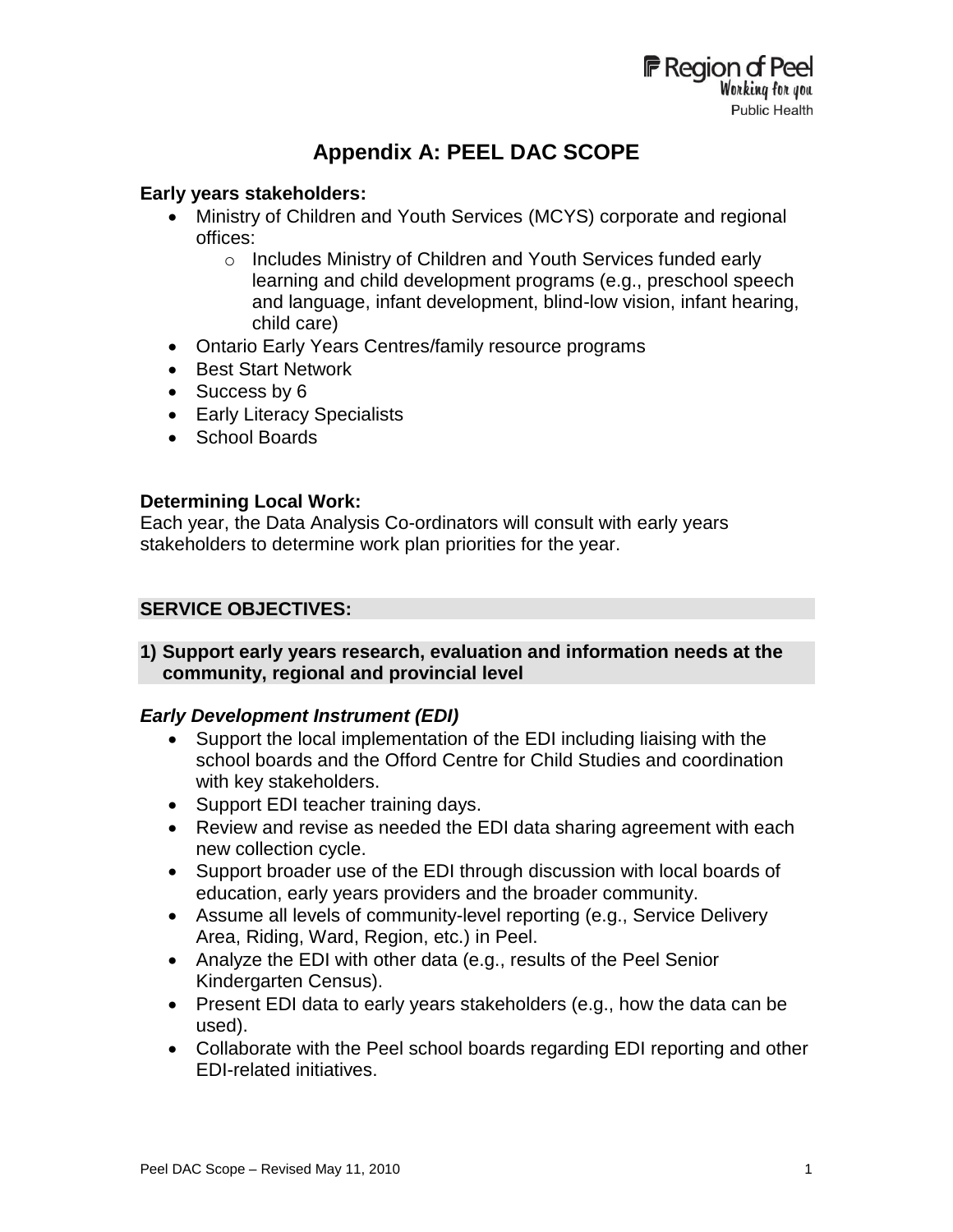# *Research Support*

- Support early years program evaluation activities (e.g., survey development, survey methods and sampling, dialogue around final reporting).
- Provide support to the Ontario Early Years Centres/Family Resource Programs for the FRP e-Valuation. Assist with identification of sample size; orientation to the survey process for both staff and parent surveys; coordinating data entry for parent surveys; preparing final report.
- Provide evaluation support to the Ontario Early Years Centres/Family Resource Programs (includes supporting activities for both client and staff evaluations)
- Provide support to other early years activities as identified by the Best Start Network including the Aboriginal Network and the Francophone Network.
- Support early years research activities (e.g., Peel Senior Kindergarten Census).

# *Program and Participant Tracking Systems*

- Work with early years programs and Ministry of Children and Youth Services' Regional Offices to ensure accurate and timely reporting of required data elements, including assisting with agencies' internal recording mechanisms where required.
- Support early years programs in analysis and reporting of their program data if needed.
- Share relevant Ministry correspondence regarding core data elements with the Early Years Services Information System (EYSIS) user group members and the OEYC managers.
- Provide support to EYSIS user group (e.g., queries, upgrades, training support).

# **2) Collect, analyze and report on information relevant to the community and/or early years sector**

- Identify all local sources of early years data
- Ensure collection and retention of key local historical data on early years and where appropriate, incorporate these data into reports that support early years planning.
- Conduct local analysis and reporting of early years data (e.g., EDI, census, FRP e-Valuation)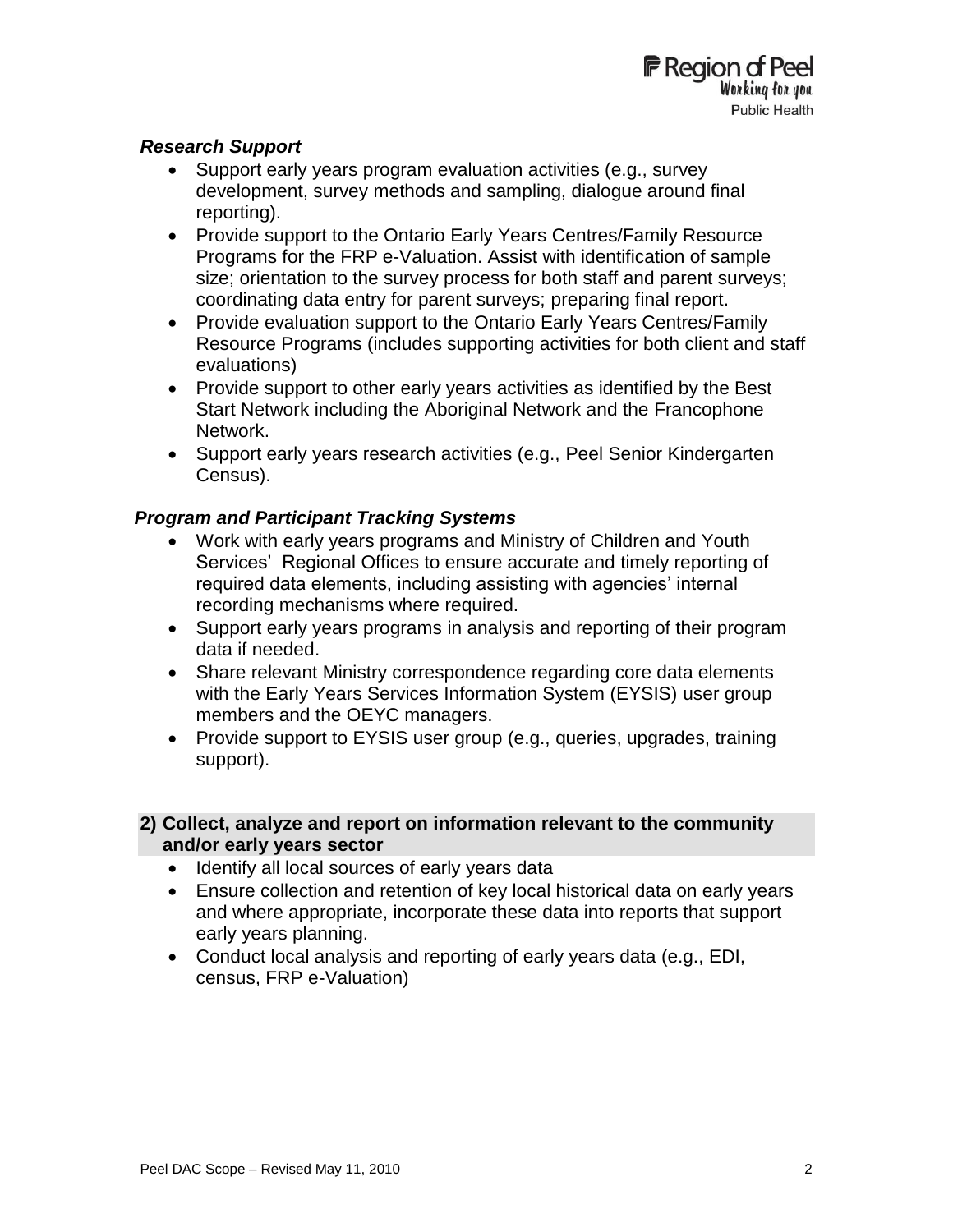# **Early Development Instrument (EDI)**

• See Service Objective #1

#### **Data and Mapping Requests**

 Respond to data and mapping requests from early years stakeholders and from the MCYS corporate and regional offices.

### **DAC Shared Deliverables for MCYS**

 Complete DAC shared deliverables as identified by the MCYS using template documents (e.g., EDI summary, community profile).

#### **3) Collect reports and maintain a resource library**

- Obtain local reports and other relevant research that would assist in understanding the early years.
- Maintain research, data, and resources on a DAC website that early years stakeholders can access electronically.

#### **4) Liaise with key stakeholders**

- Actively participate in and support local planning groups in disseminating results of local data collection, evaluation and planning activities.
- Establish research and other appropriate linkages with local:
	- o Early Literacy Specialists;
	- o Ontario Early Years Centre and Family Resource programs' directors and managers;
	- o School board and school board research professionals;
	- o Social planning groups;
	- o Best Start Network;
	- o Success by 6;
	- o Universities, colleges and independent researchers;
	- $\circ$  Other relevant health, development and community planning and research groups.
- Participate in Success by 6 committee work that aligns with DAC requirements.